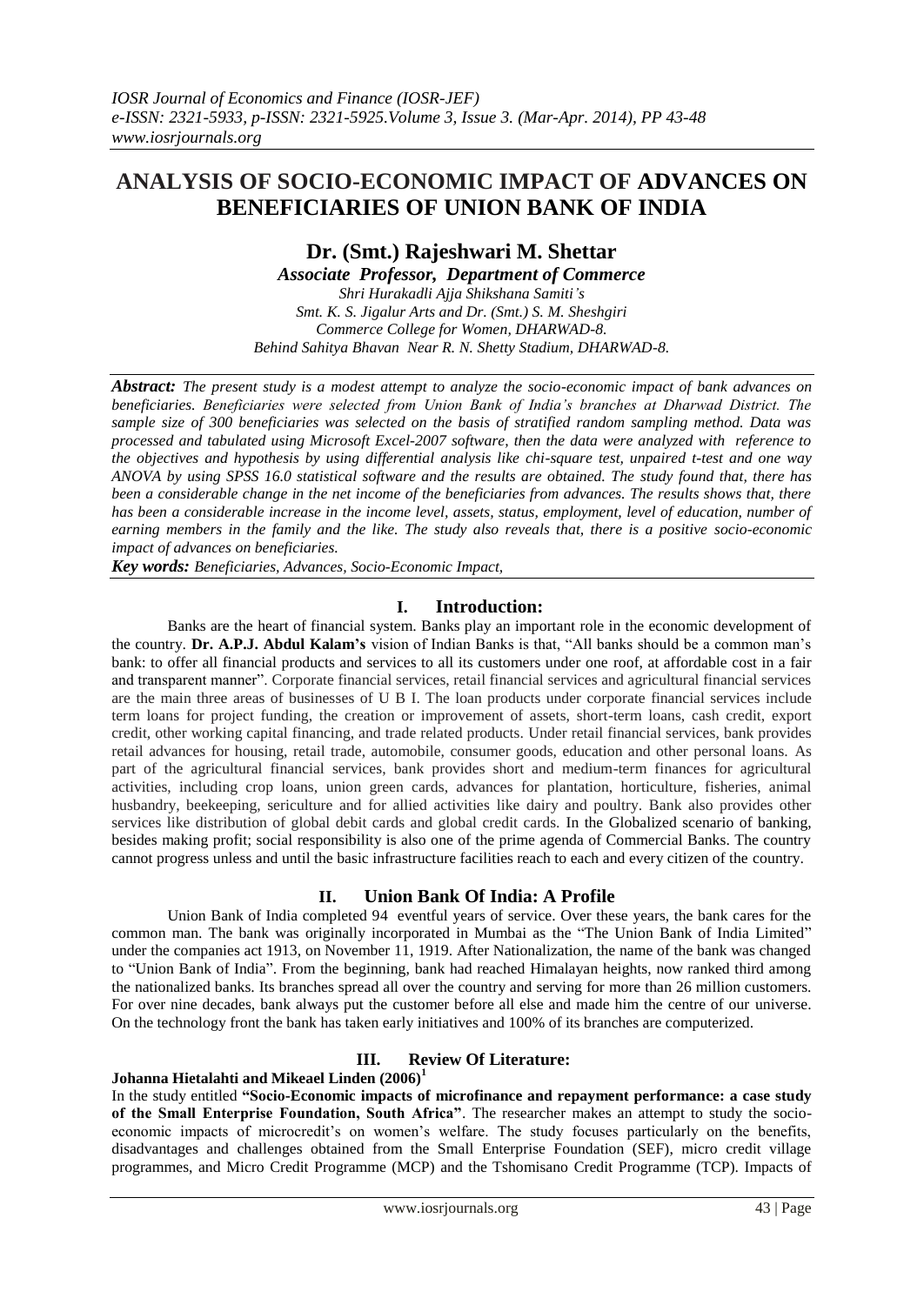microcredit's and a comparison of two programmes were analyzed on household level. The study revealed that, the poorest women have been released from deepest poverty through the opportunities provided by Small Enterprise Foundation (SEF).

### **Dr. Rakesh Mohan (2006)<sup>2</sup>**

In the study entitled **"Impact of Low Rate of Interest on Rural Credit-A Case Study"**. The researcher explores the impact of Government scheme of cheaper credit on rural farmers. The study was carried out in eight selected districts like Bidar, Bijapur, Chikmangalure, Dharwad, Mysore, Raichur, Shimoga and Tumkur districts, covering 33 talukas and 33 Primary Agricultural Cooperative Credit Societies (PACS). The study covered a beneficiary survey of 2577 borrowers in these PACS. The study found that, the scheme has made significant impact on the recovery of overdue loans at Primary Agricultural Cooperative Credit Societies level. **Shiralshetti A. S. (2005)<sup>3</sup>**

In the study entitled **"Bank finance for Grape Cultivation in Bijapur District: A Diagnostic Study"**. The study deals with bank finance for grape cultivation in Bijapur district. The study was to analyze the socioeconomic impact on grape cultivators in the district. 450 sample grape cultivators and 41 officers from commercial banks, 21 officers from regional rural banks and 14 officers from co-operative banks were selected for the study. The study signifies that, male sex dominates the female in the grape cultivation. The study found that, joint family system had more scope to take grape cultivation due to its labour intensive nature.

# **Rajashekar Hurkadli (2002)<sup>4</sup>**

In the study entitled **"Bank Finance to Sugarcane Growers in Belgaum District: A Critical Study"**. The study deals with the bank finance i.e. lending practices like credit disbursement, estimation of cost of credit, its utilization, overdue problems, recovery practices and problems faced by sugarcane growers in obtaining loan from banks. Various statistical tools like SPSS (1993), STATISTICA (1985) statistical packages, trend analysis, T-test, ANOVA, regression analysis were used. The study found that, the income of all farmers is increasing in the post-loan period. The study also found that, the increment in income of borrowers has a positive impact of bank finance on sugarcane grower's income. The economic impact of bank loan was positive indicator towards development.

#### **Objectives Of The Study:**

- **1.** To study the Socio-Economic Impact of Bank Finance on Beneficiaries.
- **2.** To offer useful Suggestions for the better Management of Finance.

### **Area Of The Study:**

Union Bank of India branches at Dharwad District is selected for the present study.

#### **IV. Methodology Of The Study:**

A sample size of 300 beneficiaries of UBI branches at Dharwad District was selected. The sample beneficiaries were selected on the basis of stratified random sampling method. Collected data through interview schedule and conducted personal interview for beneficiaries. Data was processed and tabulated using Microsoft Excel - 2007 Software. Then the data was analyzed by using differential analysis like **chi-square test, unpaired t-test and one way ANOVA** by using SPSS 16.0 statistical software and the results are obtained.

# **V. Analysis Of The Impact Of Advances:**

**H 1:**Testing the Significance of association between levels of impact of Bank advances on beneficiaries and different Socio-Economic characteristics of beneficiaries.

**Null Hypotheses (H<sub>0</sub>):** There is no significant association between levels of impact of Bank advances on beneficiaries and different Socio-Economic characteristics of beneficiaries.

**Alternative Hypotheses (H1):** There is significant association between levels of impact of Bank advances on beneficiaries and different Socio-Economic characteristics of beneficiaries.

To achieve this hypothesis, the **chi-square test** is applied and the results are presented in the following table.

| Table 1.1: Association between Levels of Impact with Customer's Different Factors |             |                                                         |         |               |      |               |              |               |
|-----------------------------------------------------------------------------------|-------------|---------------------------------------------------------|---------|---------------|------|---------------|--------------|---------------|
| <b>Different</b><br><b>Characteristics</b>                                        |             | <b>Levels of Socio-Economic Impact on Beneficiaries</b> | Chi-    |               |      |               |              |               |
|                                                                                   | $\omega$ ow | $\frac{0}{0}$                                           | Average | $\frac{0}{0}$ | High | $\frac{0}{0}$ | <b>Total</b> | <b>Square</b> |

| <b>Characteristics</b>       | Low | $\frac{0}{0}$ | Average | $\frac{0}{0}$ | High | $\frac{0}{0}$ | Total | <b>Square</b> | r-value   |
|------------------------------|-----|---------------|---------|---------------|------|---------------|-------|---------------|-----------|
| <b>Location of Residence</b> |     |               |         |               |      |               |       |               |           |
| Urban                        | 69  | 39.88         | 39      | 22.54         | 65   | 37.58         | 173   | 2.7918        | 0.2476    |
| Rural                        | 58  | 45.67         | 33      | 25.98         | 36   | 28.35         | 127   |               |           |
| Age groups                   |     |               |         |               |      |               |       |               |           |
| $<$ 20 years                 |     | 41.18         | 6       | 35.29         | 4    | 23.53         | 17    | 18.7580       | $0.0435*$ |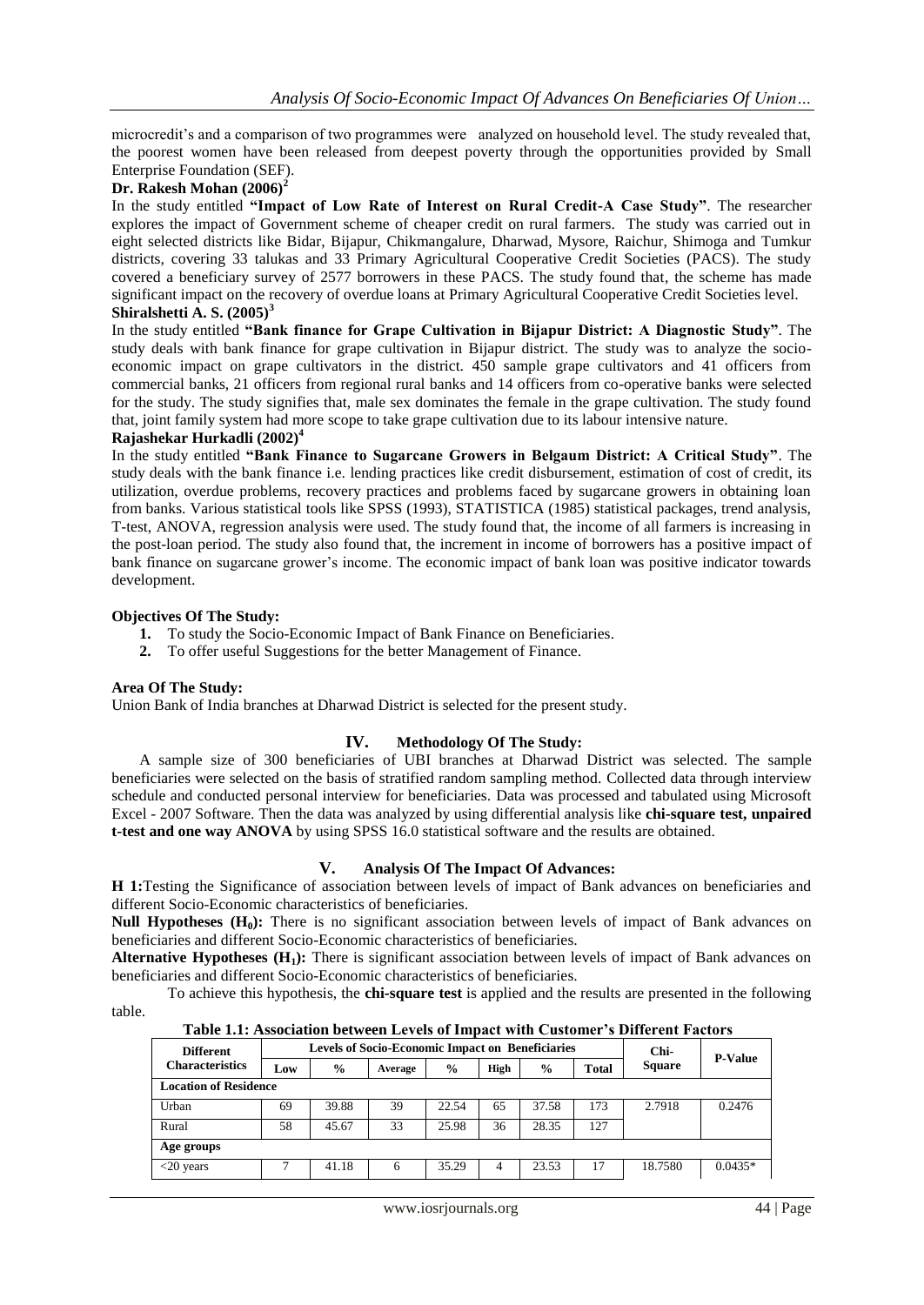*Analysis Of Socio-Economic Impact Of Advances On Beneficiaries Of Union…*

| 31-40 years<br>28<br>41.18<br>22<br>32.35<br>18<br>68<br>26.47<br>41-50 years<br>122<br>44<br>36.07<br>29<br>23.77<br>49<br>40.16<br>51-60years<br>48.89<br>13.33<br>17<br>37.78<br>45<br>22<br>6<br>$>60$ years<br>$\overline{4}$<br>15<br>71.43<br>19.05<br>$\overline{c}$<br>9.52<br>21<br>Gender<br>Male<br>47.58<br>$0.0024*$<br>108<br>53<br>23.35<br>29.07<br>227<br>12.0669<br>66<br>Female<br>19<br>26.03<br>19<br>26.03<br>35<br>47.94<br>73<br><b>Castes</b><br>SC<br>32.00<br>16<br>18<br>50<br>16<br>32.00<br>36.00<br>14.9317<br>$0.0208*$<br>${\cal S}{\cal T}$<br>25.93<br>59.26<br>$\tau$<br>$\overline{4}$<br>14.81<br>16<br>27<br>OBC<br>27.59<br>55.17<br>8<br>5<br>17.24<br>29<br>16<br>GM<br>194<br>88<br>45.36<br>44<br>22.68<br>62<br>31.96<br>Literacy<br>Literates<br>40.21<br>67<br>23.84<br>35.95<br>281<br>11.5841<br>$0.0031*$<br>113<br>101<br><b>Illiterates</b><br>14<br>73.68<br>5<br>26.32<br>$\boldsymbol{0}$<br>0.00<br>19<br><b>Occupations</b><br>Agriculture<br>39.22<br>30<br>29.41<br>32<br>31.37<br>35.5736<br>$0.0004*$<br>40<br>102<br><b>Business</b><br>45.00<br>13<br>38.75<br>80<br>16.25<br>31<br>36<br>35.71<br>$\overline{2}$<br>14.29<br>50.00<br>14<br>Profession<br>7<br>5<br>50.75<br>22<br>32.83<br>16.42<br>67<br>Government<br>34<br>11<br>employee<br>Self employee<br>22.22<br>$\overline{c}$<br>9<br>5<br>55.56<br>2<br>22.22<br>House wife<br>$\sqrt{2}$<br>28.57<br>$\mathfrak{Z}$<br>42.86<br>$\overline{c}$<br>28.57<br>$\tau$<br><b>Students</b><br>$\sqrt{5}$<br>23.81<br>$\boldsymbol{0}$<br>0.00<br>76.19<br>21<br>16<br><b>Type of the Family</b><br>Joint family<br>22<br>40.00<br>16<br>29.09<br>17<br>30.91<br>55<br>0.9660<br>0.6169<br>Nuclear family<br>105<br>42.86<br>56<br>22.86<br>84<br>34.28<br>245<br><b>Size of the Family</b><br>$\,8\,$<br>$\overline{4}$<br>12<br>18.4011<br>$\leq$ 3<br>66.67<br>$\boldsymbol{0}$<br>0.00<br>33.33<br>$0.0053*$<br>$3 - 6$<br>23.27<br>110<br>44.90<br>57<br>78<br>31.83<br>245<br>$6 - 9$<br>4.55<br>9<br>$\mathbf{1}$<br>40.90<br>12<br>54.55<br>22<br>$\overline{8}$<br>38.10<br>>9<br>6<br>28.57<br>$\tau$<br>33.33<br>21<br><b>Earning Members in the Family</b><br>$\overline{71}$<br>One<br>101<br>44.30<br>56<br>31.14<br>228<br>15.0699<br>$0.0197*$<br>24.56<br>Two<br>13<br>33.33<br>13<br>33.33<br>13<br>33.33<br>39<br>Three<br>31.58<br>$\mathbf{0}$<br>$0.00\,$<br>13<br>68.42<br>19<br>6<br>$\overline{7}$<br>50.00<br>$\mathfrak{Z}$<br>14<br>Four<br>21.43<br>$\overline{4}$<br>28.57<br><b>Purpose of Availing Loan</b><br>0.3220<br>Agriculture<br>47<br>39.17<br>34<br>28.33<br>39<br>32.50<br>120<br>6.9874<br>Micro Small and<br>$\overline{4}$<br>44.45<br>$\overline{c}$<br>9<br>22.22<br>3<br>33.33<br>Medium<br>Business /<br>5<br>25.00<br>$\overline{4}$<br>20.00<br>11<br>20<br>55.00<br>Profession<br>Retail advances<br>71<br>47.02<br>32<br>21.19<br>48<br>31.79<br>151<br><b>Total</b><br>127<br>42.33<br>72<br>24.00<br>101<br>33.67<br>300 | $21-30$ years | 11 | 40.74 | 5 | 18.52 | 11 | 40.74 | 27 |  |
|---------------------------------------------------------------------------------------------------------------------------------------------------------------------------------------------------------------------------------------------------------------------------------------------------------------------------------------------------------------------------------------------------------------------------------------------------------------------------------------------------------------------------------------------------------------------------------------------------------------------------------------------------------------------------------------------------------------------------------------------------------------------------------------------------------------------------------------------------------------------------------------------------------------------------------------------------------------------------------------------------------------------------------------------------------------------------------------------------------------------------------------------------------------------------------------------------------------------------------------------------------------------------------------------------------------------------------------------------------------------------------------------------------------------------------------------------------------------------------------------------------------------------------------------------------------------------------------------------------------------------------------------------------------------------------------------------------------------------------------------------------------------------------------------------------------------------------------------------------------------------------------------------------------------------------------------------------------------------------------------------------------------------------------------------------------------------------------------------------------------------------------------------------------------------------------------------------------------------------------------------------------------------------------------------------------------------------------------------------------------------------------------------------------------------------------------------------------------------------------------------------------------------------------------------------------------------------------------------------------------------------------------------------------------------------------------------------------------------------------------------------------------------------------------------------------------------------------------------------------------------------------------------------------------------------------------------------------------------------------------------------|---------------|----|-------|---|-------|----|-------|----|--|
|                                                                                                                                                                                                                                                                                                                                                                                                                                                                                                                                                                                                                                                                                                                                                                                                                                                                                                                                                                                                                                                                                                                                                                                                                                                                                                                                                                                                                                                                                                                                                                                                                                                                                                                                                                                                                                                                                                                                                                                                                                                                                                                                                                                                                                                                                                                                                                                                                                                                                                                                                                                                                                                                                                                                                                                                                                                                                                                                                                                                         |               |    |       |   |       |    |       |    |  |
|                                                                                                                                                                                                                                                                                                                                                                                                                                                                                                                                                                                                                                                                                                                                                                                                                                                                                                                                                                                                                                                                                                                                                                                                                                                                                                                                                                                                                                                                                                                                                                                                                                                                                                                                                                                                                                                                                                                                                                                                                                                                                                                                                                                                                                                                                                                                                                                                                                                                                                                                                                                                                                                                                                                                                                                                                                                                                                                                                                                                         |               |    |       |   |       |    |       |    |  |
|                                                                                                                                                                                                                                                                                                                                                                                                                                                                                                                                                                                                                                                                                                                                                                                                                                                                                                                                                                                                                                                                                                                                                                                                                                                                                                                                                                                                                                                                                                                                                                                                                                                                                                                                                                                                                                                                                                                                                                                                                                                                                                                                                                                                                                                                                                                                                                                                                                                                                                                                                                                                                                                                                                                                                                                                                                                                                                                                                                                                         |               |    |       |   |       |    |       |    |  |
|                                                                                                                                                                                                                                                                                                                                                                                                                                                                                                                                                                                                                                                                                                                                                                                                                                                                                                                                                                                                                                                                                                                                                                                                                                                                                                                                                                                                                                                                                                                                                                                                                                                                                                                                                                                                                                                                                                                                                                                                                                                                                                                                                                                                                                                                                                                                                                                                                                                                                                                                                                                                                                                                                                                                                                                                                                                                                                                                                                                                         |               |    |       |   |       |    |       |    |  |
|                                                                                                                                                                                                                                                                                                                                                                                                                                                                                                                                                                                                                                                                                                                                                                                                                                                                                                                                                                                                                                                                                                                                                                                                                                                                                                                                                                                                                                                                                                                                                                                                                                                                                                                                                                                                                                                                                                                                                                                                                                                                                                                                                                                                                                                                                                                                                                                                                                                                                                                                                                                                                                                                                                                                                                                                                                                                                                                                                                                                         |               |    |       |   |       |    |       |    |  |
|                                                                                                                                                                                                                                                                                                                                                                                                                                                                                                                                                                                                                                                                                                                                                                                                                                                                                                                                                                                                                                                                                                                                                                                                                                                                                                                                                                                                                                                                                                                                                                                                                                                                                                                                                                                                                                                                                                                                                                                                                                                                                                                                                                                                                                                                                                                                                                                                                                                                                                                                                                                                                                                                                                                                                                                                                                                                                                                                                                                                         |               |    |       |   |       |    |       |    |  |
|                                                                                                                                                                                                                                                                                                                                                                                                                                                                                                                                                                                                                                                                                                                                                                                                                                                                                                                                                                                                                                                                                                                                                                                                                                                                                                                                                                                                                                                                                                                                                                                                                                                                                                                                                                                                                                                                                                                                                                                                                                                                                                                                                                                                                                                                                                                                                                                                                                                                                                                                                                                                                                                                                                                                                                                                                                                                                                                                                                                                         |               |    |       |   |       |    |       |    |  |
|                                                                                                                                                                                                                                                                                                                                                                                                                                                                                                                                                                                                                                                                                                                                                                                                                                                                                                                                                                                                                                                                                                                                                                                                                                                                                                                                                                                                                                                                                                                                                                                                                                                                                                                                                                                                                                                                                                                                                                                                                                                                                                                                                                                                                                                                                                                                                                                                                                                                                                                                                                                                                                                                                                                                                                                                                                                                                                                                                                                                         |               |    |       |   |       |    |       |    |  |
|                                                                                                                                                                                                                                                                                                                                                                                                                                                                                                                                                                                                                                                                                                                                                                                                                                                                                                                                                                                                                                                                                                                                                                                                                                                                                                                                                                                                                                                                                                                                                                                                                                                                                                                                                                                                                                                                                                                                                                                                                                                                                                                                                                                                                                                                                                                                                                                                                                                                                                                                                                                                                                                                                                                                                                                                                                                                                                                                                                                                         |               |    |       |   |       |    |       |    |  |
|                                                                                                                                                                                                                                                                                                                                                                                                                                                                                                                                                                                                                                                                                                                                                                                                                                                                                                                                                                                                                                                                                                                                                                                                                                                                                                                                                                                                                                                                                                                                                                                                                                                                                                                                                                                                                                                                                                                                                                                                                                                                                                                                                                                                                                                                                                                                                                                                                                                                                                                                                                                                                                                                                                                                                                                                                                                                                                                                                                                                         |               |    |       |   |       |    |       |    |  |
|                                                                                                                                                                                                                                                                                                                                                                                                                                                                                                                                                                                                                                                                                                                                                                                                                                                                                                                                                                                                                                                                                                                                                                                                                                                                                                                                                                                                                                                                                                                                                                                                                                                                                                                                                                                                                                                                                                                                                                                                                                                                                                                                                                                                                                                                                                                                                                                                                                                                                                                                                                                                                                                                                                                                                                                                                                                                                                                                                                                                         |               |    |       |   |       |    |       |    |  |
|                                                                                                                                                                                                                                                                                                                                                                                                                                                                                                                                                                                                                                                                                                                                                                                                                                                                                                                                                                                                                                                                                                                                                                                                                                                                                                                                                                                                                                                                                                                                                                                                                                                                                                                                                                                                                                                                                                                                                                                                                                                                                                                                                                                                                                                                                                                                                                                                                                                                                                                                                                                                                                                                                                                                                                                                                                                                                                                                                                                                         |               |    |       |   |       |    |       |    |  |
|                                                                                                                                                                                                                                                                                                                                                                                                                                                                                                                                                                                                                                                                                                                                                                                                                                                                                                                                                                                                                                                                                                                                                                                                                                                                                                                                                                                                                                                                                                                                                                                                                                                                                                                                                                                                                                                                                                                                                                                                                                                                                                                                                                                                                                                                                                                                                                                                                                                                                                                                                                                                                                                                                                                                                                                                                                                                                                                                                                                                         |               |    |       |   |       |    |       |    |  |
|                                                                                                                                                                                                                                                                                                                                                                                                                                                                                                                                                                                                                                                                                                                                                                                                                                                                                                                                                                                                                                                                                                                                                                                                                                                                                                                                                                                                                                                                                                                                                                                                                                                                                                                                                                                                                                                                                                                                                                                                                                                                                                                                                                                                                                                                                                                                                                                                                                                                                                                                                                                                                                                                                                                                                                                                                                                                                                                                                                                                         |               |    |       |   |       |    |       |    |  |
|                                                                                                                                                                                                                                                                                                                                                                                                                                                                                                                                                                                                                                                                                                                                                                                                                                                                                                                                                                                                                                                                                                                                                                                                                                                                                                                                                                                                                                                                                                                                                                                                                                                                                                                                                                                                                                                                                                                                                                                                                                                                                                                                                                                                                                                                                                                                                                                                                                                                                                                                                                                                                                                                                                                                                                                                                                                                                                                                                                                                         |               |    |       |   |       |    |       |    |  |
|                                                                                                                                                                                                                                                                                                                                                                                                                                                                                                                                                                                                                                                                                                                                                                                                                                                                                                                                                                                                                                                                                                                                                                                                                                                                                                                                                                                                                                                                                                                                                                                                                                                                                                                                                                                                                                                                                                                                                                                                                                                                                                                                                                                                                                                                                                                                                                                                                                                                                                                                                                                                                                                                                                                                                                                                                                                                                                                                                                                                         |               |    |       |   |       |    |       |    |  |
|                                                                                                                                                                                                                                                                                                                                                                                                                                                                                                                                                                                                                                                                                                                                                                                                                                                                                                                                                                                                                                                                                                                                                                                                                                                                                                                                                                                                                                                                                                                                                                                                                                                                                                                                                                                                                                                                                                                                                                                                                                                                                                                                                                                                                                                                                                                                                                                                                                                                                                                                                                                                                                                                                                                                                                                                                                                                                                                                                                                                         |               |    |       |   |       |    |       |    |  |
|                                                                                                                                                                                                                                                                                                                                                                                                                                                                                                                                                                                                                                                                                                                                                                                                                                                                                                                                                                                                                                                                                                                                                                                                                                                                                                                                                                                                                                                                                                                                                                                                                                                                                                                                                                                                                                                                                                                                                                                                                                                                                                                                                                                                                                                                                                                                                                                                                                                                                                                                                                                                                                                                                                                                                                                                                                                                                                                                                                                                         |               |    |       |   |       |    |       |    |  |
|                                                                                                                                                                                                                                                                                                                                                                                                                                                                                                                                                                                                                                                                                                                                                                                                                                                                                                                                                                                                                                                                                                                                                                                                                                                                                                                                                                                                                                                                                                                                                                                                                                                                                                                                                                                                                                                                                                                                                                                                                                                                                                                                                                                                                                                                                                                                                                                                                                                                                                                                                                                                                                                                                                                                                                                                                                                                                                                                                                                                         |               |    |       |   |       |    |       |    |  |
|                                                                                                                                                                                                                                                                                                                                                                                                                                                                                                                                                                                                                                                                                                                                                                                                                                                                                                                                                                                                                                                                                                                                                                                                                                                                                                                                                                                                                                                                                                                                                                                                                                                                                                                                                                                                                                                                                                                                                                                                                                                                                                                                                                                                                                                                                                                                                                                                                                                                                                                                                                                                                                                                                                                                                                                                                                                                                                                                                                                                         |               |    |       |   |       |    |       |    |  |
|                                                                                                                                                                                                                                                                                                                                                                                                                                                                                                                                                                                                                                                                                                                                                                                                                                                                                                                                                                                                                                                                                                                                                                                                                                                                                                                                                                                                                                                                                                                                                                                                                                                                                                                                                                                                                                                                                                                                                                                                                                                                                                                                                                                                                                                                                                                                                                                                                                                                                                                                                                                                                                                                                                                                                                                                                                                                                                                                                                                                         |               |    |       |   |       |    |       |    |  |
|                                                                                                                                                                                                                                                                                                                                                                                                                                                                                                                                                                                                                                                                                                                                                                                                                                                                                                                                                                                                                                                                                                                                                                                                                                                                                                                                                                                                                                                                                                                                                                                                                                                                                                                                                                                                                                                                                                                                                                                                                                                                                                                                                                                                                                                                                                                                                                                                                                                                                                                                                                                                                                                                                                                                                                                                                                                                                                                                                                                                         |               |    |       |   |       |    |       |    |  |
|                                                                                                                                                                                                                                                                                                                                                                                                                                                                                                                                                                                                                                                                                                                                                                                                                                                                                                                                                                                                                                                                                                                                                                                                                                                                                                                                                                                                                                                                                                                                                                                                                                                                                                                                                                                                                                                                                                                                                                                                                                                                                                                                                                                                                                                                                                                                                                                                                                                                                                                                                                                                                                                                                                                                                                                                                                                                                                                                                                                                         |               |    |       |   |       |    |       |    |  |
|                                                                                                                                                                                                                                                                                                                                                                                                                                                                                                                                                                                                                                                                                                                                                                                                                                                                                                                                                                                                                                                                                                                                                                                                                                                                                                                                                                                                                                                                                                                                                                                                                                                                                                                                                                                                                                                                                                                                                                                                                                                                                                                                                                                                                                                                                                                                                                                                                                                                                                                                                                                                                                                                                                                                                                                                                                                                                                                                                                                                         |               |    |       |   |       |    |       |    |  |
|                                                                                                                                                                                                                                                                                                                                                                                                                                                                                                                                                                                                                                                                                                                                                                                                                                                                                                                                                                                                                                                                                                                                                                                                                                                                                                                                                                                                                                                                                                                                                                                                                                                                                                                                                                                                                                                                                                                                                                                                                                                                                                                                                                                                                                                                                                                                                                                                                                                                                                                                                                                                                                                                                                                                                                                                                                                                                                                                                                                                         |               |    |       |   |       |    |       |    |  |
|                                                                                                                                                                                                                                                                                                                                                                                                                                                                                                                                                                                                                                                                                                                                                                                                                                                                                                                                                                                                                                                                                                                                                                                                                                                                                                                                                                                                                                                                                                                                                                                                                                                                                                                                                                                                                                                                                                                                                                                                                                                                                                                                                                                                                                                                                                                                                                                                                                                                                                                                                                                                                                                                                                                                                                                                                                                                                                                                                                                                         |               |    |       |   |       |    |       |    |  |
|                                                                                                                                                                                                                                                                                                                                                                                                                                                                                                                                                                                                                                                                                                                                                                                                                                                                                                                                                                                                                                                                                                                                                                                                                                                                                                                                                                                                                                                                                                                                                                                                                                                                                                                                                                                                                                                                                                                                                                                                                                                                                                                                                                                                                                                                                                                                                                                                                                                                                                                                                                                                                                                                                                                                                                                                                                                                                                                                                                                                         |               |    |       |   |       |    |       |    |  |
|                                                                                                                                                                                                                                                                                                                                                                                                                                                                                                                                                                                                                                                                                                                                                                                                                                                                                                                                                                                                                                                                                                                                                                                                                                                                                                                                                                                                                                                                                                                                                                                                                                                                                                                                                                                                                                                                                                                                                                                                                                                                                                                                                                                                                                                                                                                                                                                                                                                                                                                                                                                                                                                                                                                                                                                                                                                                                                                                                                                                         |               |    |       |   |       |    |       |    |  |
|                                                                                                                                                                                                                                                                                                                                                                                                                                                                                                                                                                                                                                                                                                                                                                                                                                                                                                                                                                                                                                                                                                                                                                                                                                                                                                                                                                                                                                                                                                                                                                                                                                                                                                                                                                                                                                                                                                                                                                                                                                                                                                                                                                                                                                                                                                                                                                                                                                                                                                                                                                                                                                                                                                                                                                                                                                                                                                                                                                                                         |               |    |       |   |       |    |       |    |  |
|                                                                                                                                                                                                                                                                                                                                                                                                                                                                                                                                                                                                                                                                                                                                                                                                                                                                                                                                                                                                                                                                                                                                                                                                                                                                                                                                                                                                                                                                                                                                                                                                                                                                                                                                                                                                                                                                                                                                                                                                                                                                                                                                                                                                                                                                                                                                                                                                                                                                                                                                                                                                                                                                                                                                                                                                                                                                                                                                                                                                         |               |    |       |   |       |    |       |    |  |
|                                                                                                                                                                                                                                                                                                                                                                                                                                                                                                                                                                                                                                                                                                                                                                                                                                                                                                                                                                                                                                                                                                                                                                                                                                                                                                                                                                                                                                                                                                                                                                                                                                                                                                                                                                                                                                                                                                                                                                                                                                                                                                                                                                                                                                                                                                                                                                                                                                                                                                                                                                                                                                                                                                                                                                                                                                                                                                                                                                                                         |               |    |       |   |       |    |       |    |  |
|                                                                                                                                                                                                                                                                                                                                                                                                                                                                                                                                                                                                                                                                                                                                                                                                                                                                                                                                                                                                                                                                                                                                                                                                                                                                                                                                                                                                                                                                                                                                                                                                                                                                                                                                                                                                                                                                                                                                                                                                                                                                                                                                                                                                                                                                                                                                                                                                                                                                                                                                                                                                                                                                                                                                                                                                                                                                                                                                                                                                         |               |    |       |   |       |    |       |    |  |
|                                                                                                                                                                                                                                                                                                                                                                                                                                                                                                                                                                                                                                                                                                                                                                                                                                                                                                                                                                                                                                                                                                                                                                                                                                                                                                                                                                                                                                                                                                                                                                                                                                                                                                                                                                                                                                                                                                                                                                                                                                                                                                                                                                                                                                                                                                                                                                                                                                                                                                                                                                                                                                                                                                                                                                                                                                                                                                                                                                                                         |               |    |       |   |       |    |       |    |  |
|                                                                                                                                                                                                                                                                                                                                                                                                                                                                                                                                                                                                                                                                                                                                                                                                                                                                                                                                                                                                                                                                                                                                                                                                                                                                                                                                                                                                                                                                                                                                                                                                                                                                                                                                                                                                                                                                                                                                                                                                                                                                                                                                                                                                                                                                                                                                                                                                                                                                                                                                                                                                                                                                                                                                                                                                                                                                                                                                                                                                         |               |    |       |   |       |    |       |    |  |
|                                                                                                                                                                                                                                                                                                                                                                                                                                                                                                                                                                                                                                                                                                                                                                                                                                                                                                                                                                                                                                                                                                                                                                                                                                                                                                                                                                                                                                                                                                                                                                                                                                                                                                                                                                                                                                                                                                                                                                                                                                                                                                                                                                                                                                                                                                                                                                                                                                                                                                                                                                                                                                                                                                                                                                                                                                                                                                                                                                                                         |               |    |       |   |       |    |       |    |  |
|                                                                                                                                                                                                                                                                                                                                                                                                                                                                                                                                                                                                                                                                                                                                                                                                                                                                                                                                                                                                                                                                                                                                                                                                                                                                                                                                                                                                                                                                                                                                                                                                                                                                                                                                                                                                                                                                                                                                                                                                                                                                                                                                                                                                                                                                                                                                                                                                                                                                                                                                                                                                                                                                                                                                                                                                                                                                                                                                                                                                         |               |    |       |   |       |    |       |    |  |
|                                                                                                                                                                                                                                                                                                                                                                                                                                                                                                                                                                                                                                                                                                                                                                                                                                                                                                                                                                                                                                                                                                                                                                                                                                                                                                                                                                                                                                                                                                                                                                                                                                                                                                                                                                                                                                                                                                                                                                                                                                                                                                                                                                                                                                                                                                                                                                                                                                                                                                                                                                                                                                                                                                                                                                                                                                                                                                                                                                                                         |               |    |       |   |       |    |       |    |  |
|                                                                                                                                                                                                                                                                                                                                                                                                                                                                                                                                                                                                                                                                                                                                                                                                                                                                                                                                                                                                                                                                                                                                                                                                                                                                                                                                                                                                                                                                                                                                                                                                                                                                                                                                                                                                                                                                                                                                                                                                                                                                                                                                                                                                                                                                                                                                                                                                                                                                                                                                                                                                                                                                                                                                                                                                                                                                                                                                                                                                         |               |    |       |   |       |    |       |    |  |
|                                                                                                                                                                                                                                                                                                                                                                                                                                                                                                                                                                                                                                                                                                                                                                                                                                                                                                                                                                                                                                                                                                                                                                                                                                                                                                                                                                                                                                                                                                                                                                                                                                                                                                                                                                                                                                                                                                                                                                                                                                                                                                                                                                                                                                                                                                                                                                                                                                                                                                                                                                                                                                                                                                                                                                                                                                                                                                                                                                                                         |               |    |       |   |       |    |       |    |  |
|                                                                                                                                                                                                                                                                                                                                                                                                                                                                                                                                                                                                                                                                                                                                                                                                                                                                                                                                                                                                                                                                                                                                                                                                                                                                                                                                                                                                                                                                                                                                                                                                                                                                                                                                                                                                                                                                                                                                                                                                                                                                                                                                                                                                                                                                                                                                                                                                                                                                                                                                                                                                                                                                                                                                                                                                                                                                                                                                                                                                         |               |    |       |   |       |    |       |    |  |
|                                                                                                                                                                                                                                                                                                                                                                                                                                                                                                                                                                                                                                                                                                                                                                                                                                                                                                                                                                                                                                                                                                                                                                                                                                                                                                                                                                                                                                                                                                                                                                                                                                                                                                                                                                                                                                                                                                                                                                                                                                                                                                                                                                                                                                                                                                                                                                                                                                                                                                                                                                                                                                                                                                                                                                                                                                                                                                                                                                                                         |               |    |       |   |       |    |       |    |  |
|                                                                                                                                                                                                                                                                                                                                                                                                                                                                                                                                                                                                                                                                                                                                                                                                                                                                                                                                                                                                                                                                                                                                                                                                                                                                                                                                                                                                                                                                                                                                                                                                                                                                                                                                                                                                                                                                                                                                                                                                                                                                                                                                                                                                                                                                                                                                                                                                                                                                                                                                                                                                                                                                                                                                                                                                                                                                                                                                                                                                         |               |    |       |   |       |    |       |    |  |

**Source:** Field Survey \*p<0.05

Table 1.1reveals that, Out of 300 beneficiaries, a maximum of 127 (42.33%) beneficiaries belongs to low impact level followed by 101 (33.67%) belongs to high impact level and 72 (24.00%) belongs to level of average impact. But each characteristic wise distribution of beneficiaries are presented and explained in the above table and following points:

**Urban and rural beneficiaries have similar levels of socio-economic impact (chi-square=2.7918, p=0.2476)** at 5% level of significance. Hence, the null hypothesis is accepted. It means that, the location and levels of impact are not associated statistically.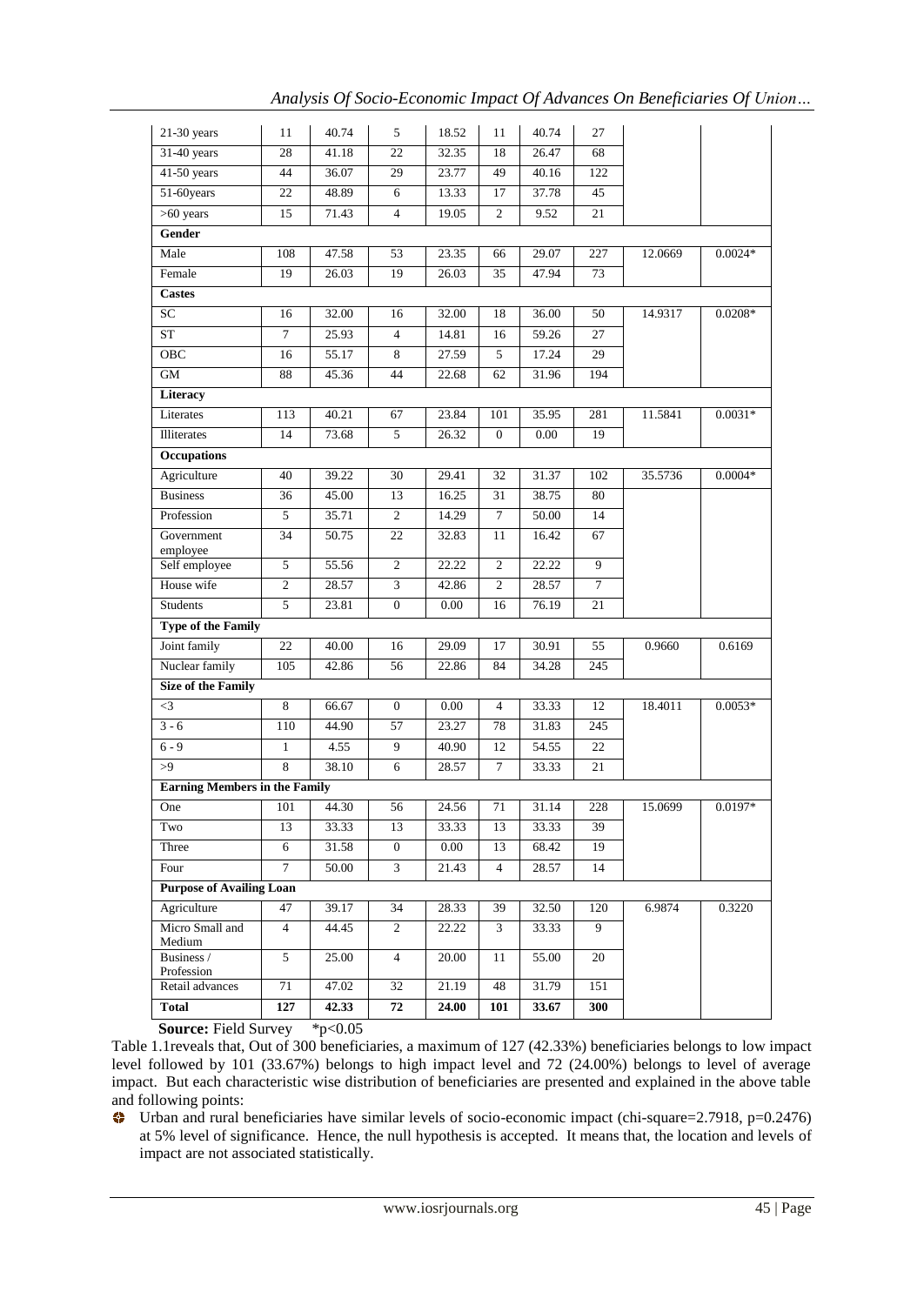- A significant association was observed between the age groups of beneficiaries and levels of socioeconomic impact (chi-square=18.7580,  $p=0.0435$ ) at 5% level of significance. Hence, the alternative hypothesis is accepted. It means that, most of the beneficiaries belongs to lower age groups have low level of impact as compared to beneficiaries belongs to higher age groups.
- The 47.58% of male beneficiaries have lower level of socio-economic impact as compared to 47.94% female beneficiaries and which is found to be statistically significant (chi-square=12.0669, p=0.0024) at 5% level of significance. Hence, the alternative hypothesis is accepted. It means that, the gender and levels of impact are associated statistically.
- A significant association was observed between castes of beneficiaries and levels of socio-economic impact (chi-square=14.9317, p=0.0208) at 5% level of significance. Hence, the alternative hypothesis is accepted. It means that, the SC and ST caste beneficiaries have higher level of impact as compared to OBC and GM caste beneficiaries.
- The 73.68% (14) illiterate beneficiaries have lower level of socio-economic impact as compared to 35.95% (101) literate beneficiaries have higher level of impact and which is found to be statistically significant (chi-square=11.5841, p=0.0031) at  $\overline{5\%}$  level of significance. Hence, the alternative hypothesis is accepted. It means that, the literacy and levels of socio-economic impact by advances are statistically associated.
- A maximum of 55.56% (5) self employee beneficiaries have lower level of socio-economic impact and minimum of 23.81% (5) of students beneficiaries have lower level of impact. However, a maximum of 76.19% (16) students beneficiaries have higher level of socio-economic impact and minimum of 16.42% (11) government employee beneficiaries have higher level of impact by advances. But, association is found to be statistically significant (chi-square=35.5736, p=0.0004) at 5% level of significance. Hence, the alternative hypothesis is accepted.
- The beneficiaries living in nuclear family and joint families have similar levels of socio-economic impact (chi-square=0.9660, p=0.6169) at 5% level of significance. Hence, the null hypothesis is accepted. It means that, the types of family and levels of impact are not associated.
- The 66.67% (8) beneficiaries living in less than 3 member size of family have lower level of socioeconomic impact and 54.55% (12) beneficiaries living in the size of 6-9 member have higher level of impact (chi-square=18.4011, p=0.0053) at 5% level of significance. Hence, the alternative hypothesis is accepted. It means that, the beneficiaries belong to different sizes of family have different levels of socioeconomic impact by advances.
- $\bullet$  The 50.00% (7) beneficiaries living in 4 earning members in the family have lower level of socio-economic impact and 68.42% (13) beneficiaries living in 3 earning members in the family have higher level of impact by advances (chi-square=15.0699,  $p=0.0197$ ) at 5% level of significance. Hence, the alternative hypothesis is accepted. It means that, the beneficiaries living with different size of earning members in the family have different levels of impact by advances.
- Lastly, the beneficiaries took a loan for different purposes have similar levels of socio-economic impact (chi-square=6.9874, p=0.3220) at 5% level of significance. Hence, the null hypothesis is accepted. It means that, the purposes of availing loan and levels of impact are not associated. In another words, the levels of socio-economic impact are not depends on purposes of availing loan.

The details are presented in the above table and levels of socio-economic impact are presented in the following figure.

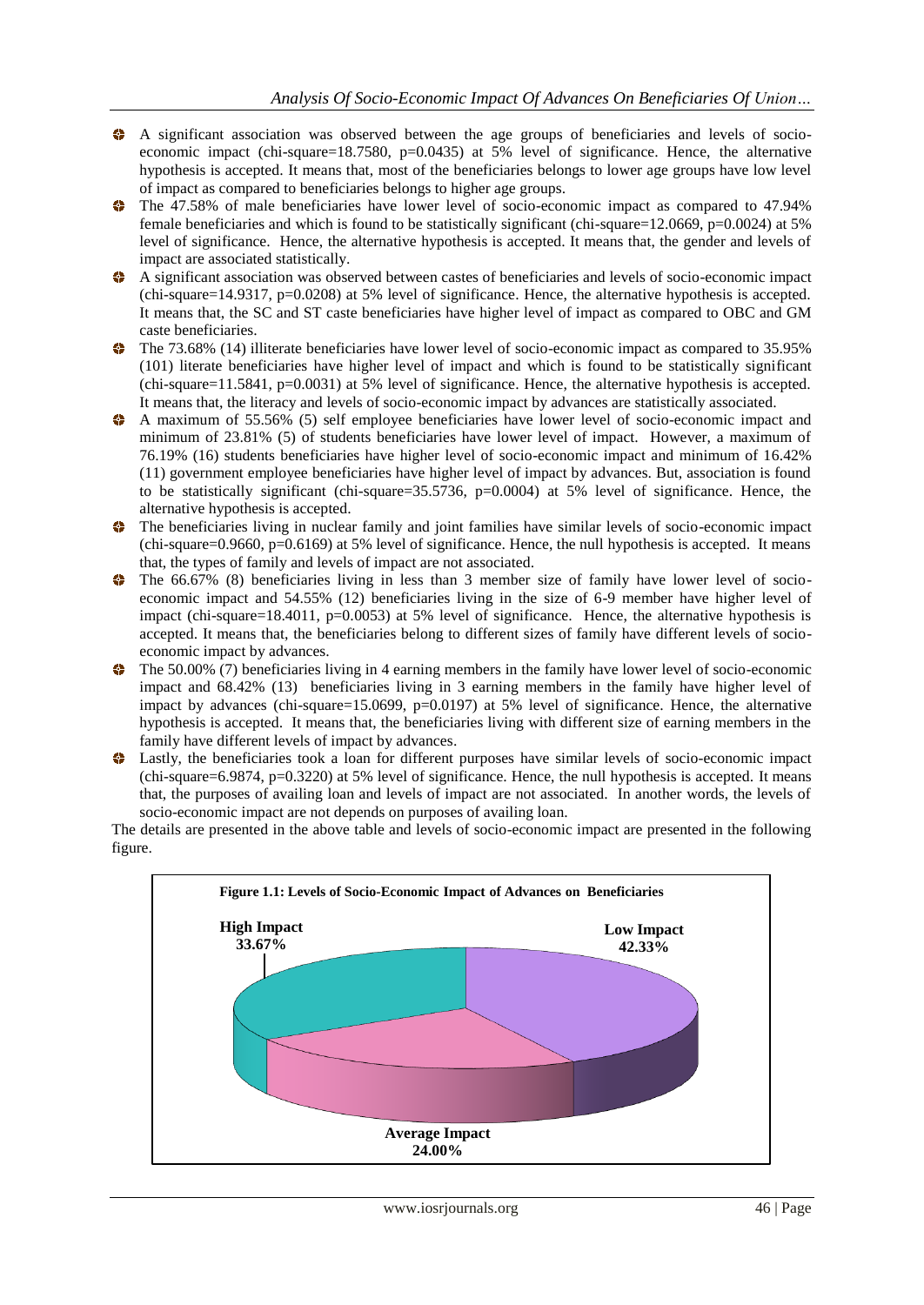**H 2:** Testing the Significance of the relationship between the Total Impact and the different characteristics of beneficiaries.

**Null Hypotheses (H0):** There is no significance of the relationship between the Total Impact and the different characteristics of beneficiaries.

**Alternative Hypotheses (H1):** There is significance of the relationship between the Total Impact and the different characteristics of beneficiaries.

To achieve this hypothesis, the **Karla Pearson's correlation coefficient** technique has been performed and the results are presented in the following table.

| <b>Characteristics</b>        | <b>Correlation Coefficient</b> | t-value   | p-value   |
|-------------------------------|--------------------------------|-----------|-----------|
| <b>Location of Residence</b>  | $-0.1482$                      | $-2.5865$ | $0.0102*$ |
| Age groups                    | $-0.1464$                      | $-2.5546$ | $0.0111*$ |
| Gender                        | 0.2192                         | 3.8776    | $0.0001*$ |
| Castes                        | $-0.1133$                      | $-1.9679$ | $0.0500*$ |
| Education                     | $-0.2173$                      | $-3.8433$ | $0.0001*$ |
| Occupations                   | 0.1718                         | 3.0098    | $0.0028*$ |
| Types of family               | 0.1189                         | 2.0670    | $0.0396*$ |
| Size of the family            | 0.0400                         | 0.6905    | 0.4904    |
| Earning members in the family | 0.0260                         | 0.4483    | 0.6543    |
| Purpose of availing loan      | 0.0144                         | 0.2489    | 0.8036    |

**Table 1.2: Correlation Coefficients between Total Impact Scores with their different Characteristics**

**Source:** Field Survey \*p<0.05

From the results of the above table, it can be seen that,

- A significant and negative relationship was observed between locations of residence of beneficiaries and total impact scores (r=-0.1482, p=0.0102) at 5% level of significance. Hence, the alternative hypothesis is accepted. It means that, the locations of residence of beneficiaries and total impact scores are dependent on each other.
- A significant and negative relationship was observed between age groups of beneficiaries and total impact scores  $(r=-0.1464, p=0.0111)$  at 5% level of significance. Hence, the alternative hypothesis is accepted. It means that, the age groups of beneficiaries and total impact scores are dependent on each other.
- A significant and positive relationship was observed between gender of beneficiaries and total impact scores  $(r=0.2192, p=0.0001)$  at 5% level of significance. Hence, the alternative hypothesis is accepted. It means that, the gender of beneficiaries and total impact scores are dependent on each other.
- A significant and negative relationship was observed between castes of beneficiaries and total impact scores  $(r=-0.1133, p=0.0500)$  at 5% level of significance. Hence, the alternative hypothesis is accepted. It means that, the castes of beneficiaries and total impact scores are dependent on each other.
- A significant and negative relationship was observed between educational qualifications of beneficiaries and total impact scores  $(r=-0.2173, p=0.0001)$  at 5% level of significance. Hence, the alternative hypothesis is accepted. It means that, the educational qualifications of beneficiaries and total impact scores are dependent on each other.
- A significant and positive relationship was observed between occupations of beneficiaries and total impact scores  $(r=0.1718, p=0.0028)$  at 5% level of significance. Hence, the alternative hypothesis is accepted. It means that, the occupations of beneficiaries and total impact scores are dependent on each other.
- A significant and positive relationship was observed between types of family of beneficiaries and total impact scores (r=0.1189, p=0.0396) at 5% level of significance. Hence, the alternative hypothesis is accepted. It means that, the types of family of beneficiaries and total impact scores are dependent on each other.
- A non-significant and positive relationship was observed between different sizes of family of beneficiaries and total impact scores  $(r=0.0400, p=0.6905)$  at 5% level of significance. Hence, the null hypothesis is accepted. It means that, the different sizes of family of beneficiaries and total impact scores are not dependent on each other.
- A non-significant and positive relationship was observed between number of earning members in the family of beneficiaries and total impact scores  $(r=0.0260, p=0.4483)$  at 5% level of significance. Hence, the null hypothesis is accepted. It means that, the number of earning members in the family of beneficiaries and total impact scores are not dependent on each other.
- A non-significant and positive relationship was observed between purpose of availing loan of beneficiaries and total impact scores (r=0.0144, p=0.2489) at 5% level of significance. Hence, the null hypothesis is